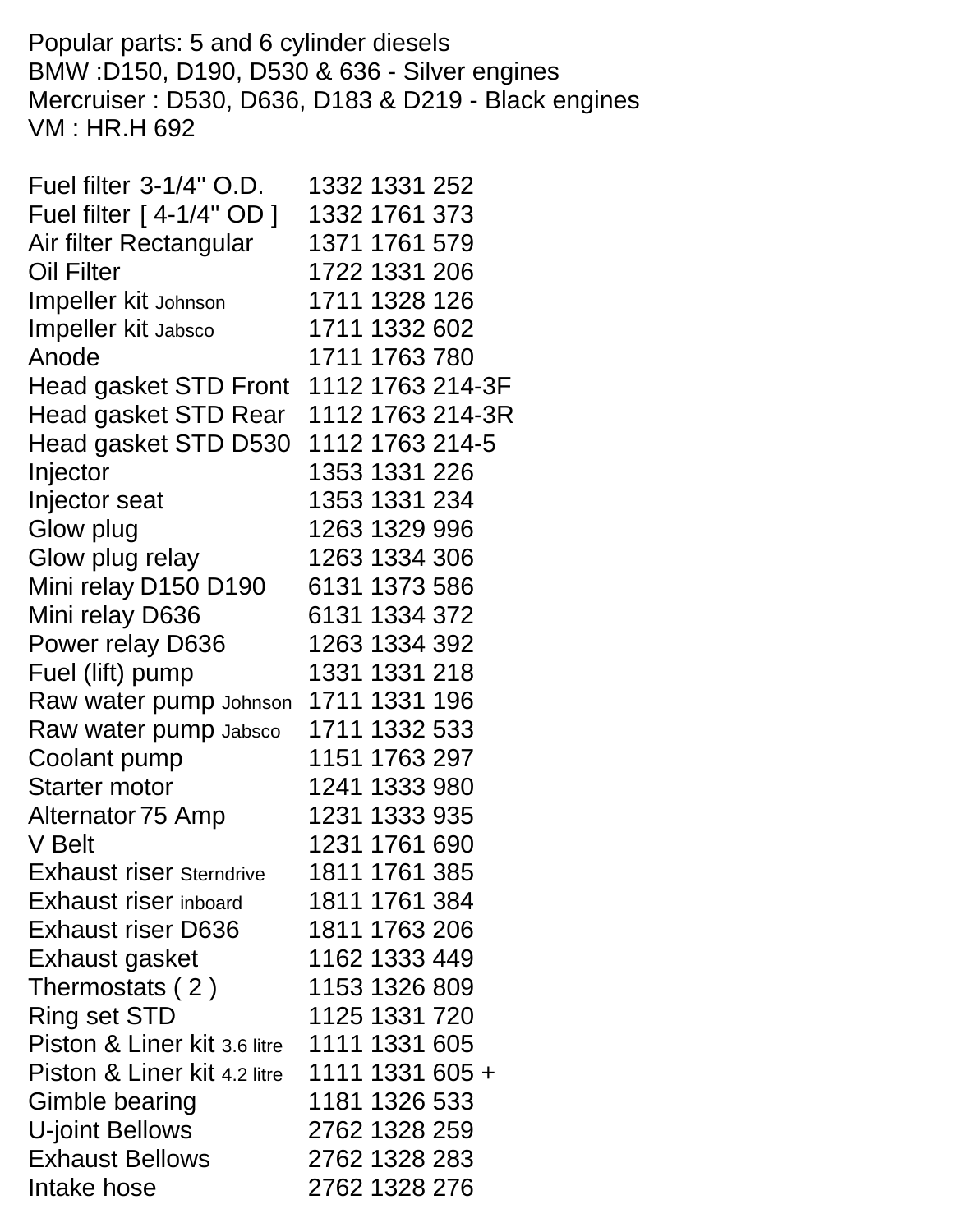| Prop Anode MK I                     | 2762 1328 139 |
|-------------------------------------|---------------|
| Trim Anode MK II                    | 2762 1330 580 |
| Anode MK I & MKII                   | 2762 1328 130 |
| Parts catalogue                     | 0109 2128 040 |
| <b>Owners manual</b>                | <b>TBA</b>    |
| Workshop manual D150 0151 2128 368  |               |
| D190 supplement                     | 0151 2128 369 |
| Z-Drive Intro                       | 9600 0000 777 |
| Parts catalogue D 219               | 813614-93     |
| Operation manual D636-219 821069960 |               |
| Service manual #12                  | 814009-2      |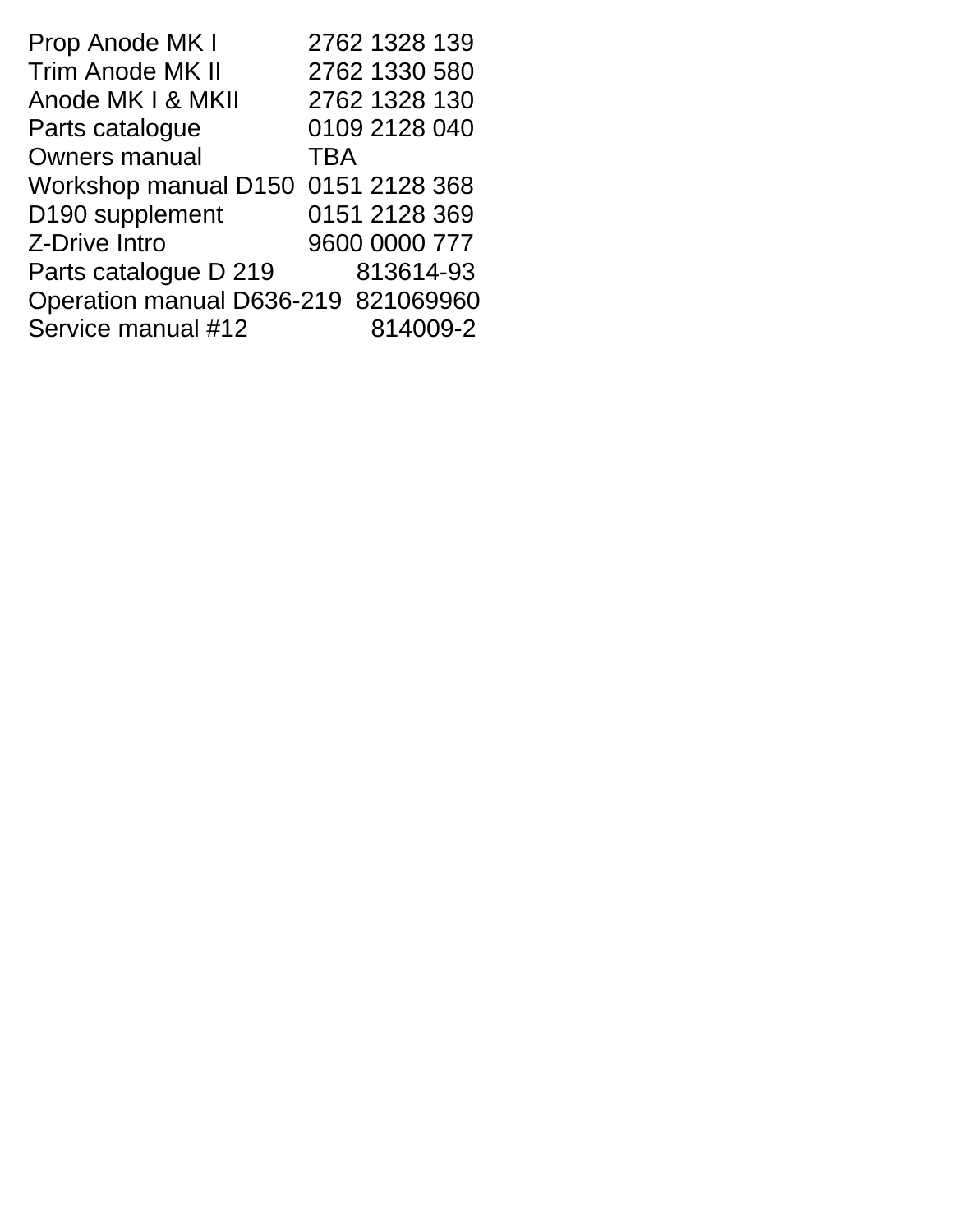1231 1334 017 J.JPG



1711 1761 076 Water Water.JPG

1712 1333 484 D190 rad hose with outlet.jpg



1151 1763 297 Coolant pumps D190 and D636 (1).JPG

1165 1763 447 D636 turbo .JPG

1231 1333 935 75 Amp Diesel front.JPG



1125 1331 718 a.JPG



1114 1331 616.JPG

1111 1331 605 c.JPG



1134 1331 199 D190 rebuilt cylinder head.jpg

1112 1763 214-3F.JPG



1112 1763 214-3R.JPG